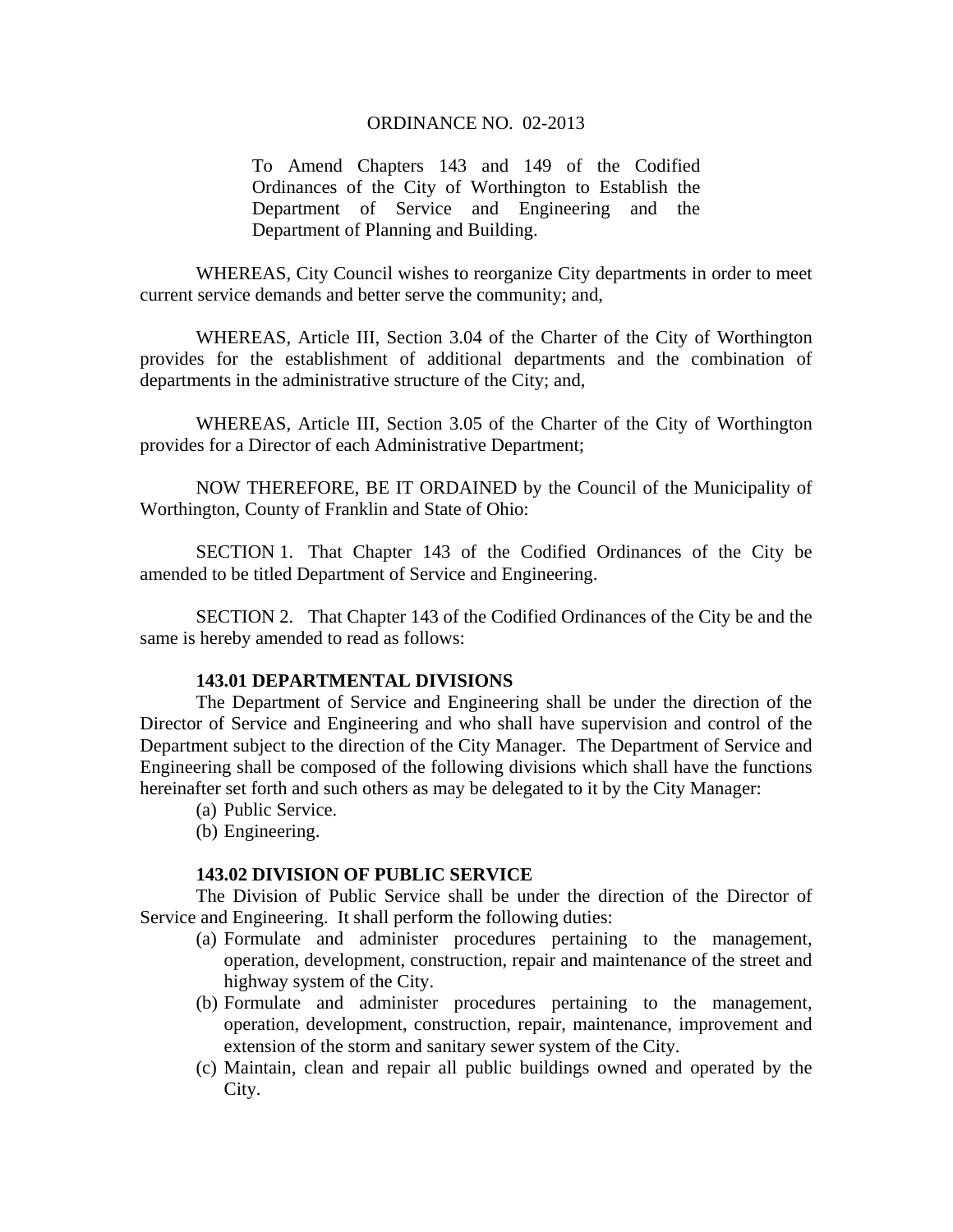- (d) Keep and maintain such maps and records as are necessary for the fulfillment of its functions.
- (e) Apply and maintain all markings for traffic control upon the streets or curbs.
- (f) Administer the noxious weed abatement activities of the City.
- (g) Answer inquiries arising out of the operation of the Division.
- (h) Maintain and repair all fire hydrants in the City and replace same when necessary.
- (i) Manage and administer all structures, plantings and activities in the public rights-of-way.
- (j) Monitor and administer residential on-site sewage disposal facilities.
- (k) Perform maintenance of the water distribution system that is not provided by the City of Columbus under its contract with the City of Worthington.
- (l) Perform snow removal and ice control and leaf collection and disposal.
- (m)Manage and service vehicles in the City fleet.
- (n) Administer contracts for solid waste management, recycling, and yard waste collection.
- (o) Prepare and submit reports and documents to appropriate governmental bodies as required for service functions.
- (p) Perform such other duties as may be required by the City Manager.

# **143.03 DIVISION OF ENGINEERING**

The Division of Engineering shall be under the direction of the City Engineer. Should the City Engineer not be the Department Director, the City Engineer shall be the Assistant Director. The Division of Engineering shall perform the following duties:

- (a) Formulate, administer and supervise contracted consultant engineering services to the City.
- (b) Conduct engineering investigations of relevant City issues, particularly with regard to the safety and welfare of the citizenry.
- (c) Establish and maintain pertinent records and reports.
- (d) Perform liaison services between consulting engineers and Council and City staff.
- (e) Formulate, administer, inspect and supervise capital improvement projects where such work is to be executed in accordance with a set of engineering drawings and specifications.
	- (1) Street and highway system;
	- (2) Utilities;
	- (3) Building Improvements.
- (f) Establish and maintain pertinent records, engineering drawings, specifications and maps.
- (g) Administer the Geographic Information System of the City.
- (h) Perform such other duties as may be required by the City Manager.

SECTION 3. That Chapter 149 of the Codified Ordinances of the City be amended to be titled Department of Planning and Building.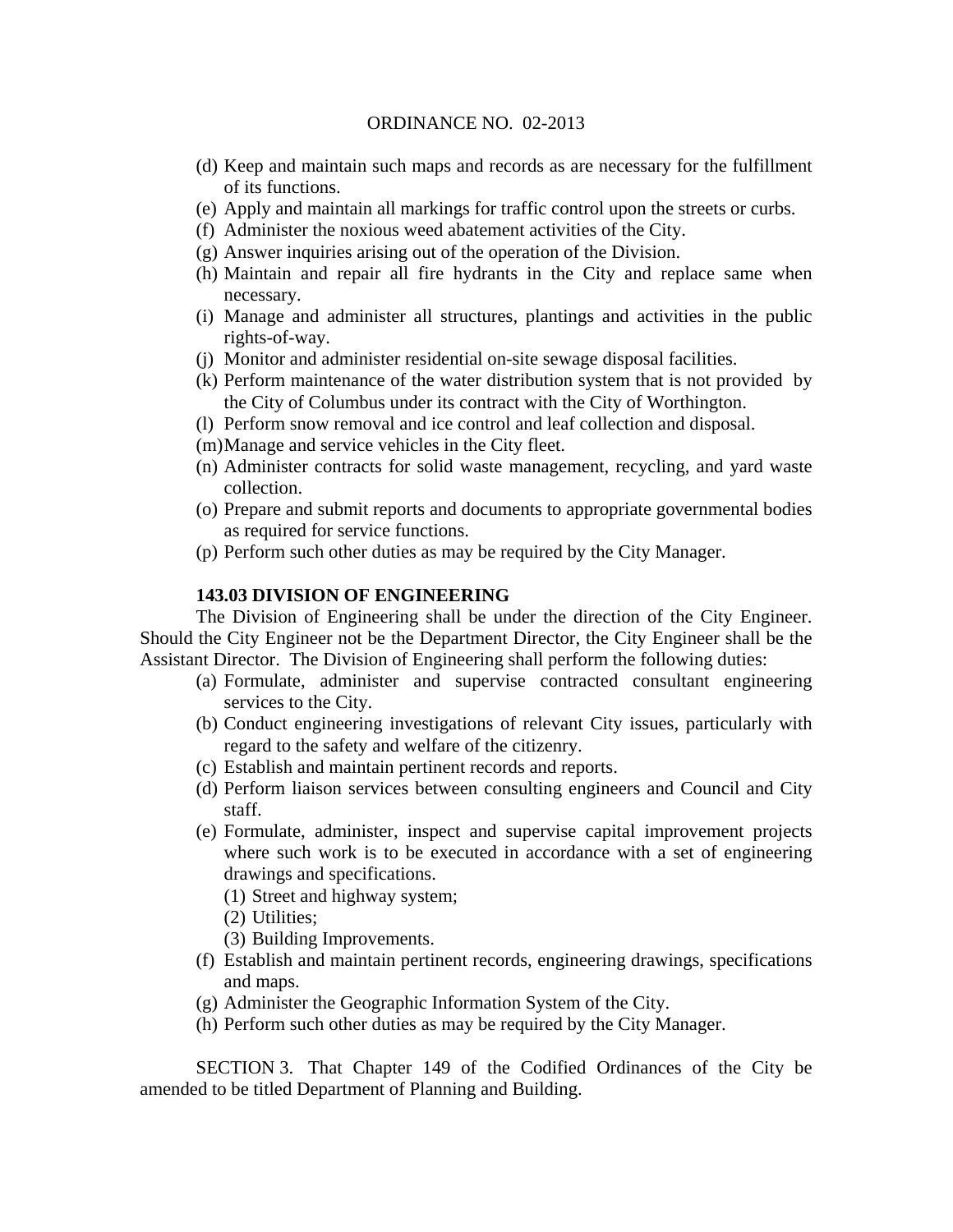SECTION 4. That Chapter 149 of the Codified Ordinances of the City be and the same is hereby amended to read as follows:

# **149.01 DEPARTMENTAL DIVISIONS**

The Department of Planning and Building shall be under the direction of the Director of Planning and Building and who shall have supervision and control of the Department subject to the direction of the City Manager. The Department of Planning and Building shall be composed of the following divisions which shall have the functions hereinafter set forth and such others as may be delegated to it by the City Manager:

- (a) Planning.
- (b) Building.

## **149.02 DIVISION OF PLANNING**

The Division of Planning shall be under the supervision of the Director of Planning and Building. It shall perform the following duties:

- (a) Plan, organize, and direct the activities and staff related to land-use planning and zoning code enforcement.
- (b) Manage the administration of the Worthington Comprehensive Plan, and recommend amendments to the codes and new or revised ordinances.
- (c) Manage the preparation of short and long-range planning studies, research reports, policy documents, and comprehensive plan reviews; advise the City Manager, City Council, and City boards and commissions on planning, zoning, and development issues.
- (d) Work with development applicants to resolve rezoning and development issues.
- (e) Advise and provide staff for the Municipal Planning Commission, Board of Zoning Appeals, Architectural Review Board, and other groups as necessary.
- (f) Oversee the work of outside consultants for planning services.
- (g) Respond to a variety of inquiries from the general public concerning policies related to planning and development.
- (h) Provide information to, negotiate with, and solicit cooperation of citizens, community organizations and the development community regarding planning and development issues.
- (i) Perform such other duties as may be required by the City Manager.

## **149.03 DIVISION OF BUILDING**

The Division of Building shall be under the supervision of the Chief Building Inspector who shall be under the supervision of the Director of Planning and Building. It shall perform the following duties:

(a) Enforce all applicable laws and ordinances of the City regulating building, housing, property maintenance, zoning, plumbing, heating and electrical installations.